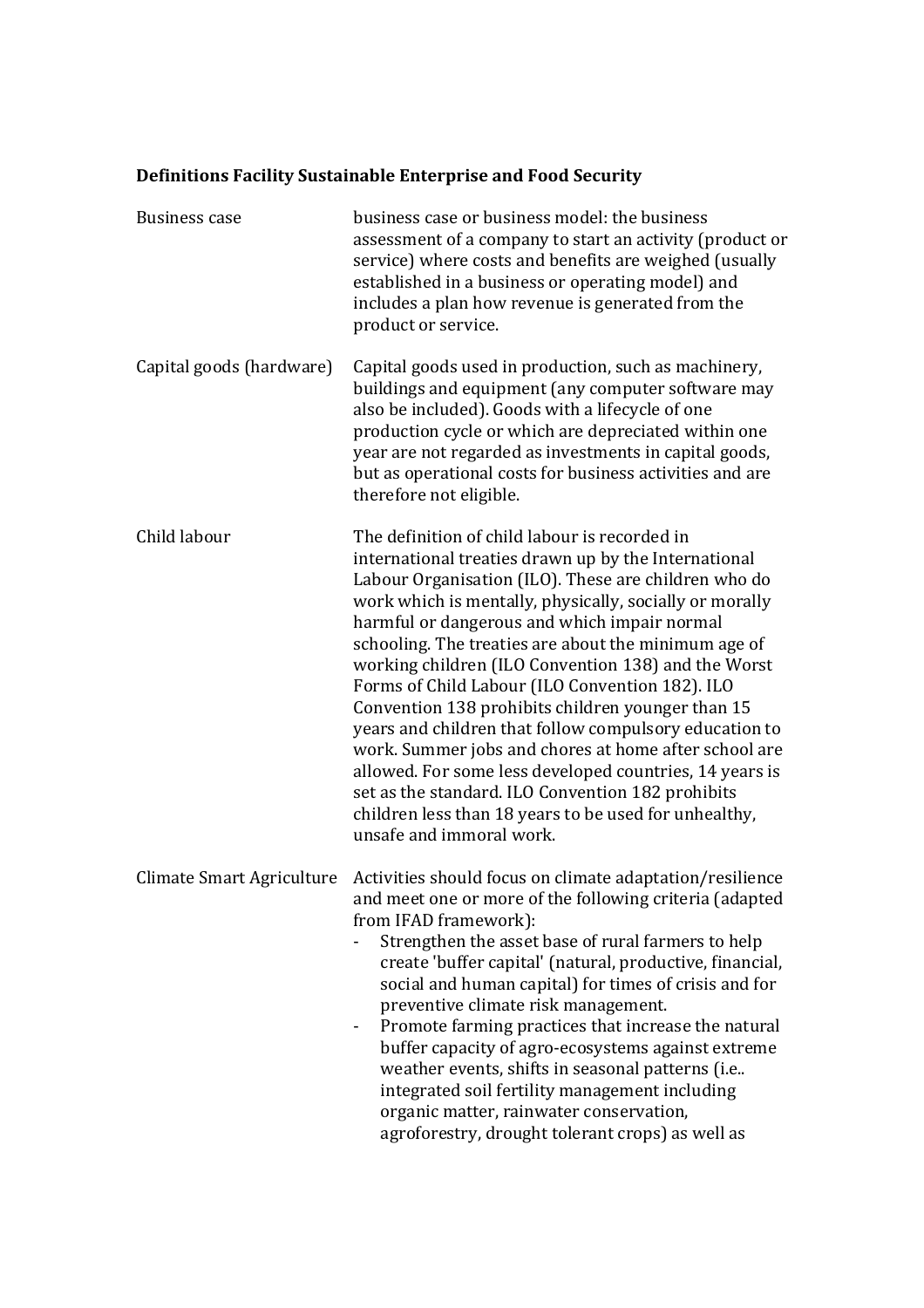|                           | effects thereof (like new upcoming pests or<br>diseases).<br>Broaden the range of livelihood options of<br>$\blacksquare$<br>smallholder farming systems (such as through the<br>promotion of mixed cropping-livestock systems;<br>diversification of crops, diversification of value<br>chains, diversification of income streams,<br>diversification of energy systems).<br>Promote equity and inclusion of vulnerable and<br>$\overline{\phantom{a}}$<br>marginal groups in climate risk management<br>initiatives (including women, the elderly, the<br>handicapped, or the landless).<br>Enhance the connectivity of local institutions (such<br>$\overline{\phantom{a}}$<br>as farmer groups, village councils, agricultural<br>cooperatives, water user groups) with structures for<br>risk management (such as disaster management<br>centers, early warning systems, meteorological<br>networks or local development planning).<br>Improve smallholder access to information (e.g.<br>$\overline{\phantom{a}}$<br>through farmer field schools, IT networks, or<br>available media) and facilitate knowledge sharing<br>across administrative and geographic boundaries<br>(e.g. through learning routes and study visits).<br>Integrate learning and capacity development<br>activities for farmers and community-based<br>organizations on climate risk management and<br>climate change adaptation.<br>Introduce some spare capacity and redundancy in<br>$\blacksquare$<br>technical systems to buffer the effects of extreme<br>events (for example, combine rainwater harvesting<br>with communal ponds and aquifer recharge;<br>broaden locations and capacities for post-harvest<br>storage; introduce new energy sources). |
|---------------------------|----------------------------------------------------------------------------------------------------------------------------------------------------------------------------------------------------------------------------------------------------------------------------------------------------------------------------------------------------------------------------------------------------------------------------------------------------------------------------------------------------------------------------------------------------------------------------------------------------------------------------------------------------------------------------------------------------------------------------------------------------------------------------------------------------------------------------------------------------------------------------------------------------------------------------------------------------------------------------------------------------------------------------------------------------------------------------------------------------------------------------------------------------------------------------------------------------------------------------------------------------------------------------------------------------------------------------------------------------------------------------------------------------------------------------------------------------------------------------------------------------------------------------------------------------------------------------------------------------------------------------------------------------------------------------------------------------------------------------------------------|
| Cooperation agreement     | Formal agreement between the project partners                                                                                                                                                                                                                                                                                                                                                                                                                                                                                                                                                                                                                                                                                                                                                                                                                                                                                                                                                                                                                                                                                                                                                                                                                                                                                                                                                                                                                                                                                                                                                                                                                                                                                                |
| <b>Economic necessity</b> | Economic necessity for cross-border activities means<br>that proposals with operations in several countries is<br>only possible if there are compelling economic<br>arguments. Examples are economy of scale of<br>production/market, necessary for achieving efficiency,<br>sourcing of raw materials; cross-border area dependent<br>production.                                                                                                                                                                                                                                                                                                                                                                                                                                                                                                                                                                                                                                                                                                                                                                                                                                                                                                                                                                                                                                                                                                                                                                                                                                                                                                                                                                                           |
| Financial sustainability  | All activities which continue after the PPP project is<br>ended should be financial tenable; the extent to which                                                                                                                                                                                                                                                                                                                                                                                                                                                                                                                                                                                                                                                                                                                                                                                                                                                                                                                                                                                                                                                                                                                                                                                                                                                                                                                                                                                                                                                                                                                                                                                                                             |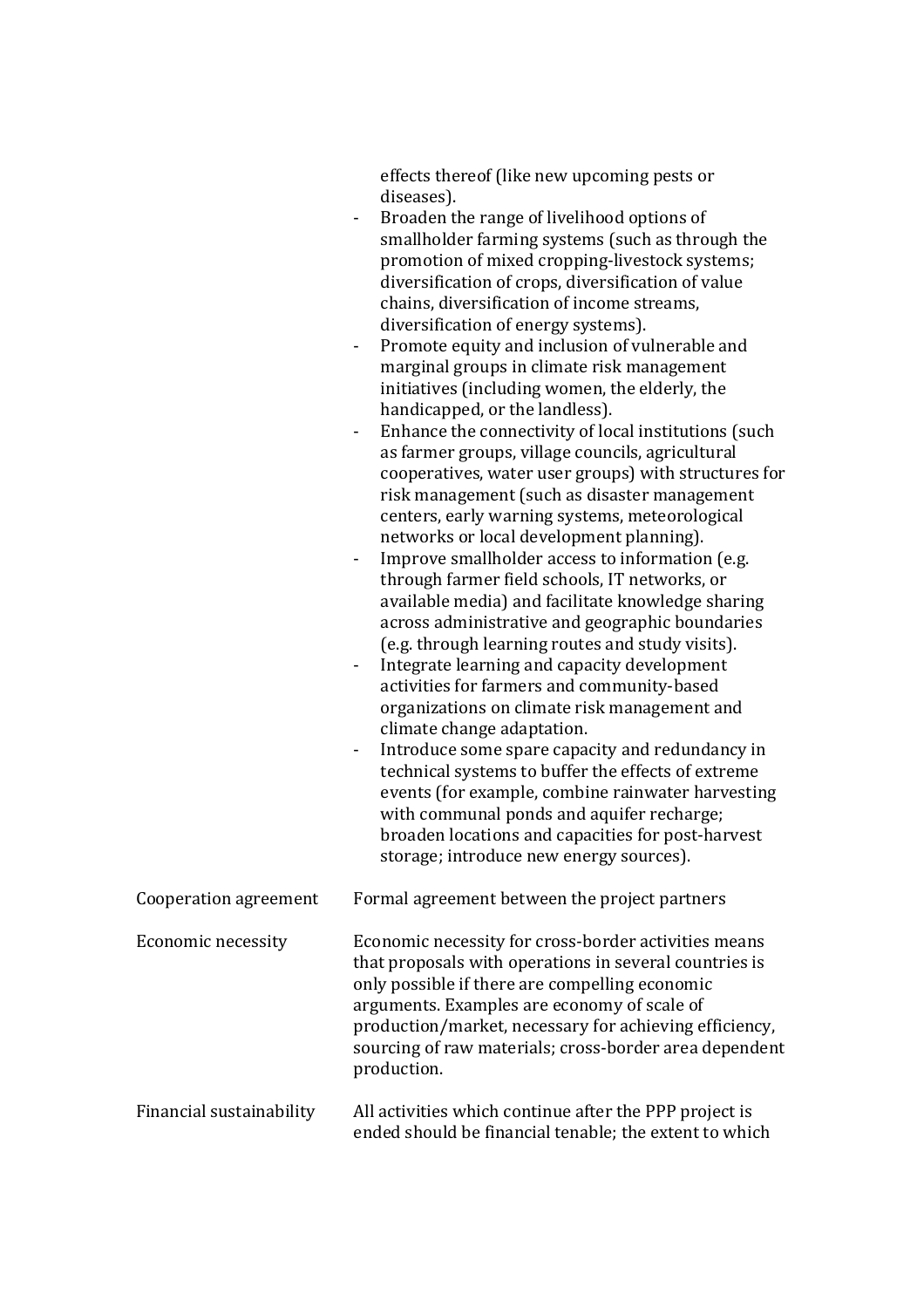|                                             | the project activities are able to endure without funding<br>from foreign donors.<br>Both economic activities and private parties have to be<br>able to continue after discontinuation of the PPP<br>without any form of subsidy.                                                                                                                                                                |
|---------------------------------------------|--------------------------------------------------------------------------------------------------------------------------------------------------------------------------------------------------------------------------------------------------------------------------------------------------------------------------------------------------------------------------------------------------|
| Food                                        | Safe and nutritious food that meet the dietary needs and<br>food preferences for an active, healthy life.                                                                                                                                                                                                                                                                                        |
| <b>Food and Nutrition</b><br>Security       | "Exists when all people at all times have physical, social<br>and economic access to food, which is safe and<br>consumed in sufficient quantity and quality to meet<br>their dietary needs and food preferences, and is<br>supported by an environment of adequate sanitation<br>health services and care, allowing for a healthy and<br>active life." (FAO)                                     |
|                                             | http://www.rijksoverheid.nl/onderwerpen/ontwikkeli<br>ngssamenwe rking/nederlands-<br>ontwikkelingssamenwerkingbeleid/voedselzekerheid                                                                                                                                                                                                                                                           |
| Forced labour                               | The ILO defines forced labour as work under threat or<br>punishment, and whenever a person has not applied<br>voluntarily. Forced labour also consists of any overtime<br>or work required to reach the minimum wage. An<br>employee should feel free to refuse overtime. Other<br>forms of forced labour are bonded labour, withholding<br>wages, deposits and confiscation of identity papers. |
| Grant application                           | Completed and signed application with all required<br>attachments                                                                                                                                                                                                                                                                                                                                |
| Grant recipient                             | The organization to which the grant is granted. In this<br>case, the lead partner of the partnership.                                                                                                                                                                                                                                                                                            |
| In-kind contribution<br>local public bodies | These can include the use of manpower serving the<br>project and/or investments in capital goods such as<br>(raw materials for) facilities or infrastructure. From a<br>sustainability perspective, the in-kind contribution of<br>local government bodies in the form of manpower is not<br>eligible as costs.                                                                                  |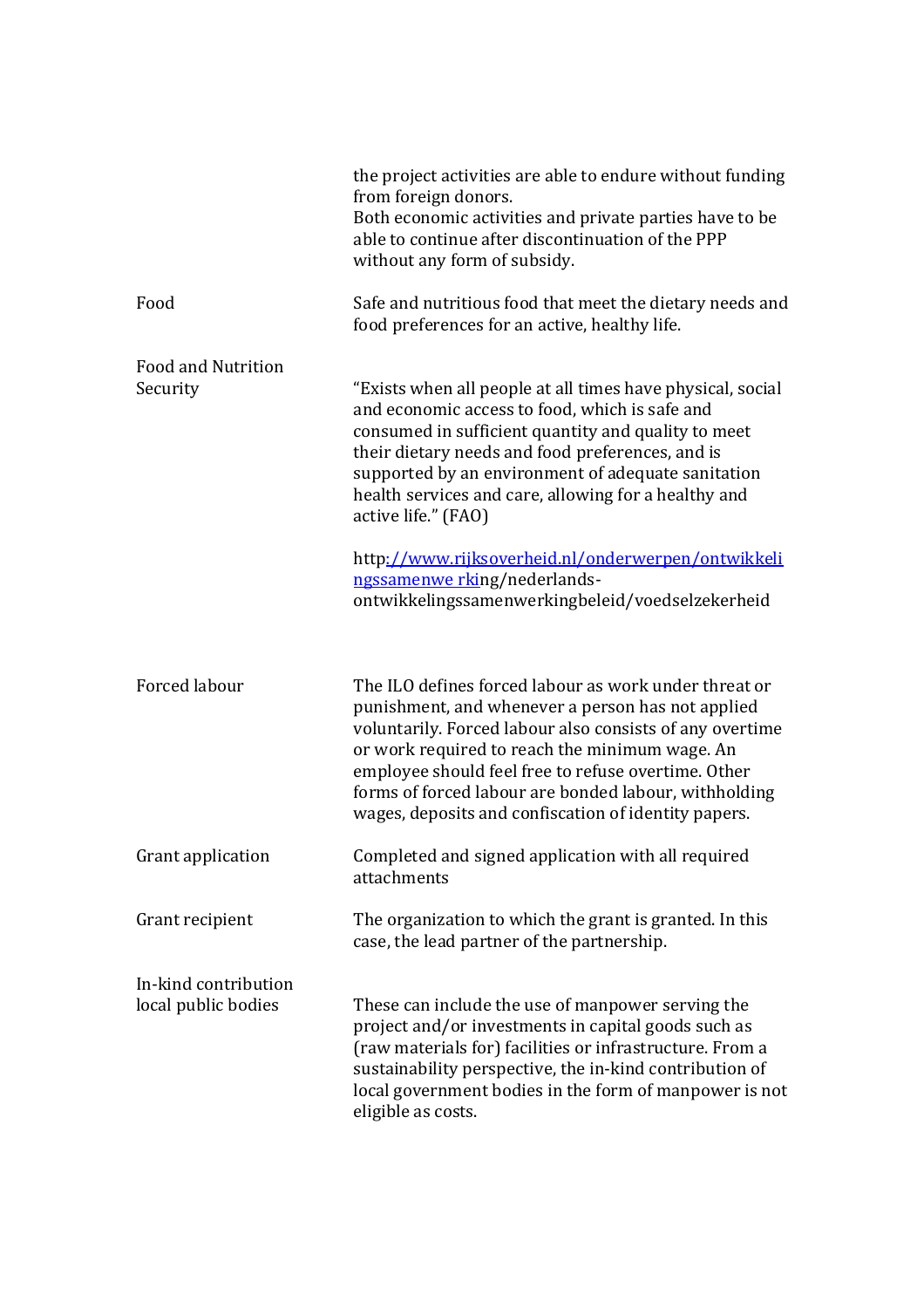| Inclusive business     | A business case aimed at sustainable entrepreneurship<br>and business with and for the people belonging to the<br>BoP market in developing countries and emerging<br>markets, due to the large business and labour<br>opportunities and the extensive consumer market.<br>Inclusive Business engages members who belong to the<br>BoP as producers, entrepreneurs and/or consumers.                                                                                                                                                                                                                                                        |
|------------------------|--------------------------------------------------------------------------------------------------------------------------------------------------------------------------------------------------------------------------------------------------------------------------------------------------------------------------------------------------------------------------------------------------------------------------------------------------------------------------------------------------------------------------------------------------------------------------------------------------------------------------------------------|
| Inclusive growth       | economic growth where lower-income and vulnerable<br>groups benefit in terms of jobs, income and access to<br>services.                                                                                                                                                                                                                                                                                                                                                                                                                                                                                                                    |
| Integrated project     | A group of related activities carried out under the joint<br>responsibility of the project partners, with the intention<br>to achieve a shared outcome.                                                                                                                                                                                                                                                                                                                                                                                                                                                                                    |
| Knowledge institution  | Knowledge institutions are educational and research<br>institutions that contribute to knowledge sharing. To<br>qualify as a knowledge institution, knowledge<br>enhancement must be the core business of the<br>institution (independent research, knowledge transfer)<br>regardless of whether the research institute also carries<br>out economic activities or belongs to the government.<br>Within the FDOV a knowledge institution is not<br>considered to be a public institution or company.                                                                                                                                       |
| Lead applicant         | The party in the partnership, which does the formal<br>application for FDOV. This organization is always the<br>first contact for RVO.nl regarding the project and the<br>project proposal. Both Dutch and foreign parties can be<br>lead applicant. If the application is approved, the lead<br>applicant is the grant recipient. The grant recipient is<br>fully responsible towards the Minister for compliance of<br>all rules and regulations related to the grant, even if the<br>grant partly funds the activities of Project Partners in<br>the Partnership or the activities are (partly) carried out<br>by $(a)$ partner $(s)$ . |
| Most vulnerable groups | Groups in society with an increased risk of poverty and<br>social exclusion with respect to the general situation.<br>Often these groups have a reduced ability to deal with<br>changing circumstances in disasters, stress or economic<br>shocks. The vulnerable groups include poor households,<br>women, children, the disabled, homosexuals, and<br>indigenous peoples.                                                                                                                                                                                                                                                                |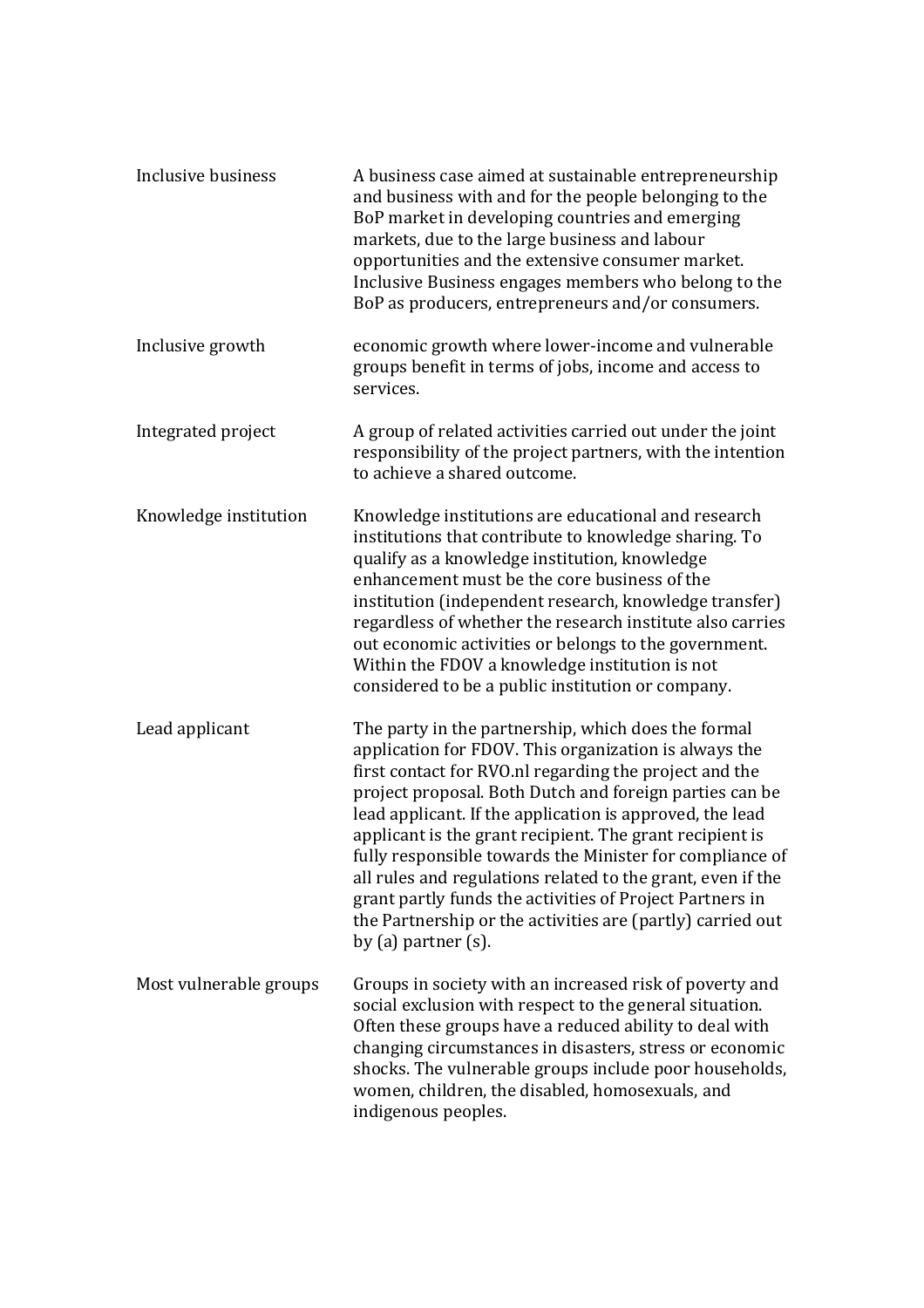| NGO                 | (Non-governmental organization) Registered non-profit<br>organization 'not for profit'. This party has also been<br>registered as such.                                                                                                                                                                                                                                                                                                                                                                                                                                                                                                                                                                                |
|---------------------|------------------------------------------------------------------------------------------------------------------------------------------------------------------------------------------------------------------------------------------------------------------------------------------------------------------------------------------------------------------------------------------------------------------------------------------------------------------------------------------------------------------------------------------------------------------------------------------------------------------------------------------------------------------------------------------------------------------------|
| Nutrition sensitive | Integrating nutritional considerations in programs in<br>various sectors is critical to a multisectoral nutrition<br>response to sustain the gains from direct nutrition<br>specific interventions. Projects and program's designed<br>through this 'nutrition lens' are categorized as nutrition<br>sensitive (in contrast to the category nutrition specific<br>that refers to interventions that directly target<br>nutrition) To be nutrition sensitive, the intervention<br>must fulfil one of the following criteria:                                                                                                                                                                                            |
|                     | • Aimed at Individuals: the actions must intend to<br>improve nutrition for women or adolescent girls or<br>children:                                                                                                                                                                                                                                                                                                                                                                                                                                                                                                                                                                                                  |
|                     | • The project has a significant nutrition objective OR<br>nutrition indicator(s). Nutrition indicators should be<br>specific to nutrition and not only an indicator to<br>benchmark progress towards a nutrition-sensitive<br>outcome. For example, indicators that track progress on<br>child growth, dietary diversification, access to support<br>for breastfeeding, anaemia prevalence or health facility<br>capacity in nutrition, such as capacity to manage acute<br>under nutrition, would count. Indicators that only<br>monitor increasing resources in the hands of women,<br>increased access to reproductive healthcare or childcare<br>or improved access to education, for example, would<br>not count. |
|                     | • The project must contribute to nutrition-sensitive<br>outcomes, which are explicit in the project design<br>through activities, indicators and specifically the<br>expected results themselves.                                                                                                                                                                                                                                                                                                                                                                                                                                                                                                                      |
|                     | These outcomes, used to gauge the degree of nutrition                                                                                                                                                                                                                                                                                                                                                                                                                                                                                                                                                                                                                                                                  |

sensitivity, are drawn from the nutrition conceptual framework (UNICEF 1990), the Reference Document "Addressing Under nutrition in External Assistance" (EC 2011) and the SUN Movement Strategy 2012-2015 (selection taken)

A. At individual level (children or adolescent girls or women):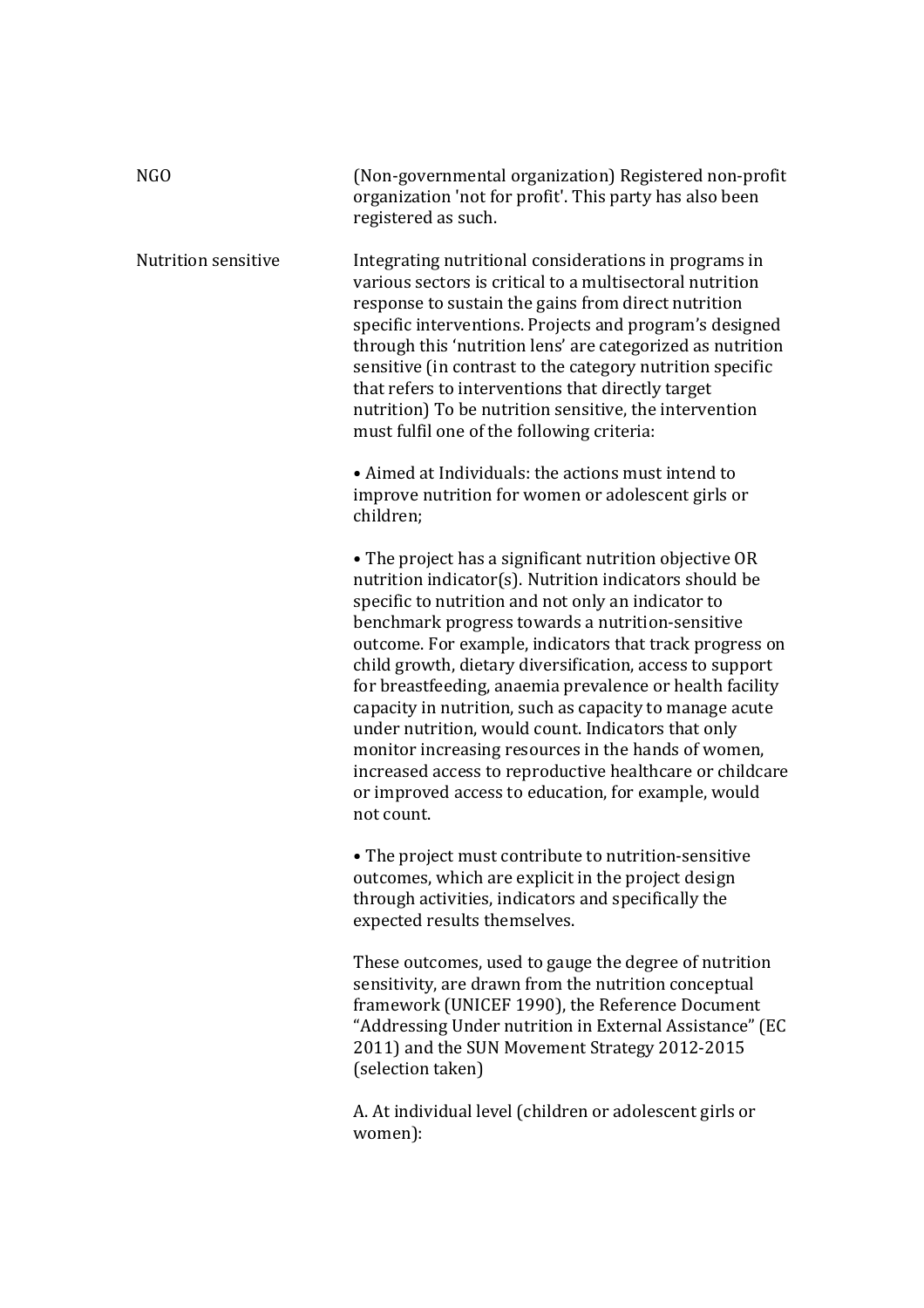• Increase purchasing power of women (examples: safety nets, cash transfers)

• Improve access to nutritious food of women, adolescent girls and/or children (examples: agriculture/livestock diversification, biofortification, food safety, increased access to markets)

• Improve the diet in quality and/or quantity for women, adolescent girls or children (examples: promotion of quality/diversity, nutritious diets, quantity/ energy intake in food insecure households, stability, micronutrient intake, vouchers, access to markets)

• Improve knowledge/awareness on Nutrition for relevant audiences (examples: inclusions of nutritional education in the curriculum for primary and secondary education, TV and radio spots addressing vulnerable households and decision makers, nutrition awareness campaigns)

• Improve empowerment of women (examples: access to credit, women based smallholder agriculture, support to women's groups)

B. National level:

• Improved governance of nutrition (examples: increased coordination of actors and policies for nutrition, establishment of budgets specifically contributing to nutrition, improvement of institutional arrangements for nutrition, improved nutrition information systems, integration of nutrition in policies and systems)

• Increase nutrition sensitive legislation (examples: food fortification legislation, right to food, legislation for the implementation of the Code of Marketing of Breast-Milk Substitutes, food safety)

Own contribution The part of the overall project budget that will be financed by the partners. The own financial contribution of the partnership is set at a minimum of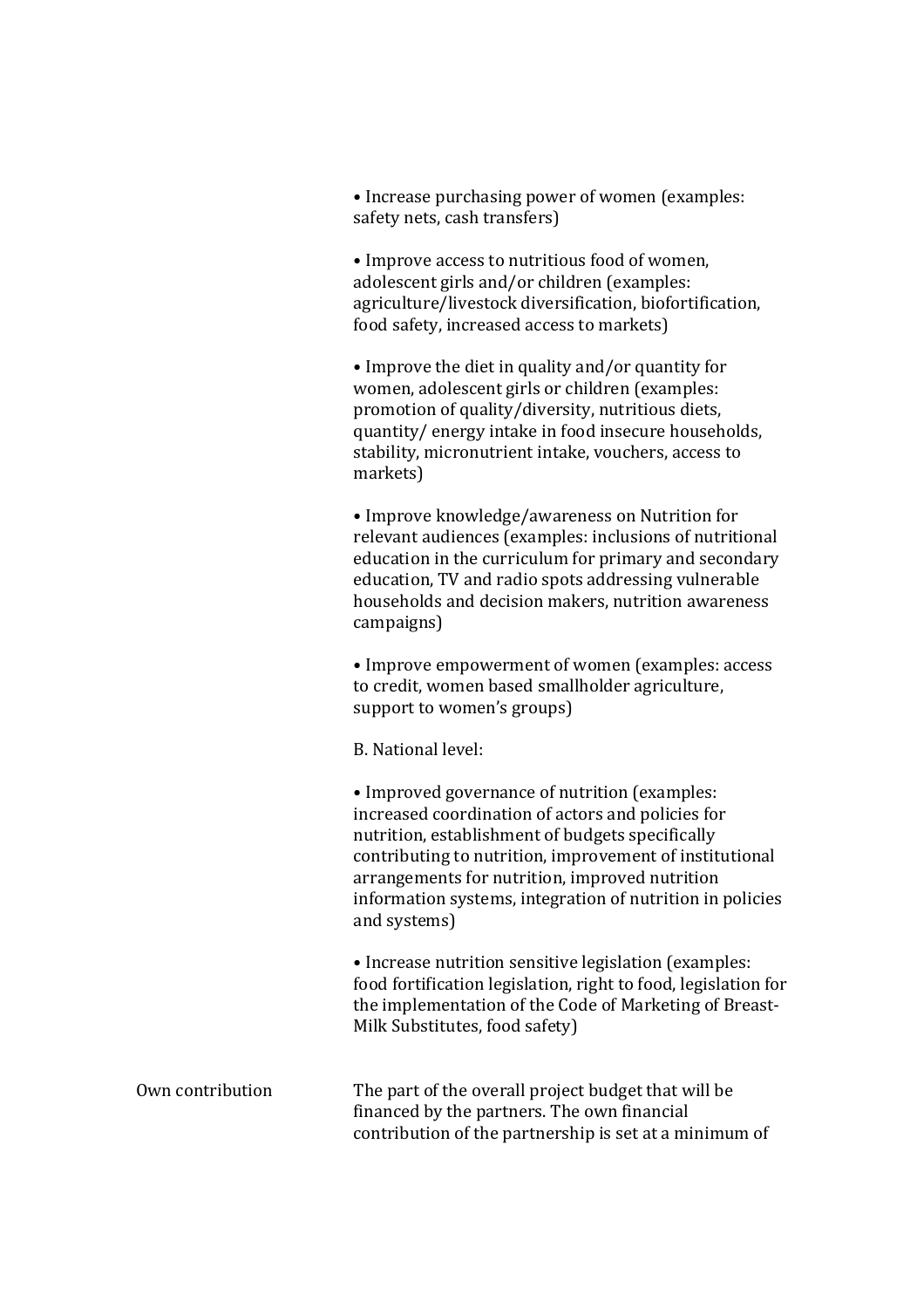|                       | 50% of the total eligible costs. Half of the own<br>contribution may be composed out of other grants (not<br>from the Ministry of Foreign Affairs) and funds from<br>not-for profit organizations. 25% of the total funding<br>has to come from the private sector, from which a<br>minimum of 10% of the total eligible costs has to be in<br>cash.                                                                                                                                                                                      |
|-----------------------|-------------------------------------------------------------------------------------------------------------------------------------------------------------------------------------------------------------------------------------------------------------------------------------------------------------------------------------------------------------------------------------------------------------------------------------------------------------------------------------------------------------------------------------------|
| Partner country       | One of the 15 countries with bilateral cooperation<br>relationship with the Netherlands. See Appendix 1 of<br>the grant decision for an overview of the partner                                                                                                                                                                                                                                                                                                                                                                           |
| Partnership           | The parties that will implement the project. For the<br>FDOV a partnership consists of at least one public<br>institution, one company and one NGO or research<br>institution. Of these parties, at least one party has legal<br>personality under Dutch law and one party comes from<br>the country where the activity is set up. Dutch parties<br>must be registered with the Chamber of Commerce.<br>Foreign parties have to be registered at a similar<br>institution. The Ministry of Foreign Affairs is part of the<br>partnership. |
| Partnership agreement | Formal agreement between the project partners and the<br>Ministry of Foreign Affairs.                                                                                                                                                                                                                                                                                                                                                                                                                                                     |
| Poverty reduction     | The OECD <sup>1</sup> defines poverty as the inability of people to<br>meet economic, social and other standards of well-<br>being. Poverty reduction therefore focuses on enabling<br>people to meet their economic, social and other<br>standards of well-being.<br>http://www.oecd.org/dataoecd/47/14/2672735.pdf                                                                                                                                                                                                                      |
| <b>PPP</b>            | A Public Private Partnership is defined by the Ministry<br>of Foreign Affairs as a collaboration between<br>government and business, often with the involvement of<br>NGOs, trade unions and/or knowledge institutions in<br>which the risks, responsibilities, resources and skills are<br>shared to achieve a common goal or to perform a<br>specific task. For Facility Sustainability and Food special<br>demands on the composition of the partnership (see<br>"Partnership").                                                       |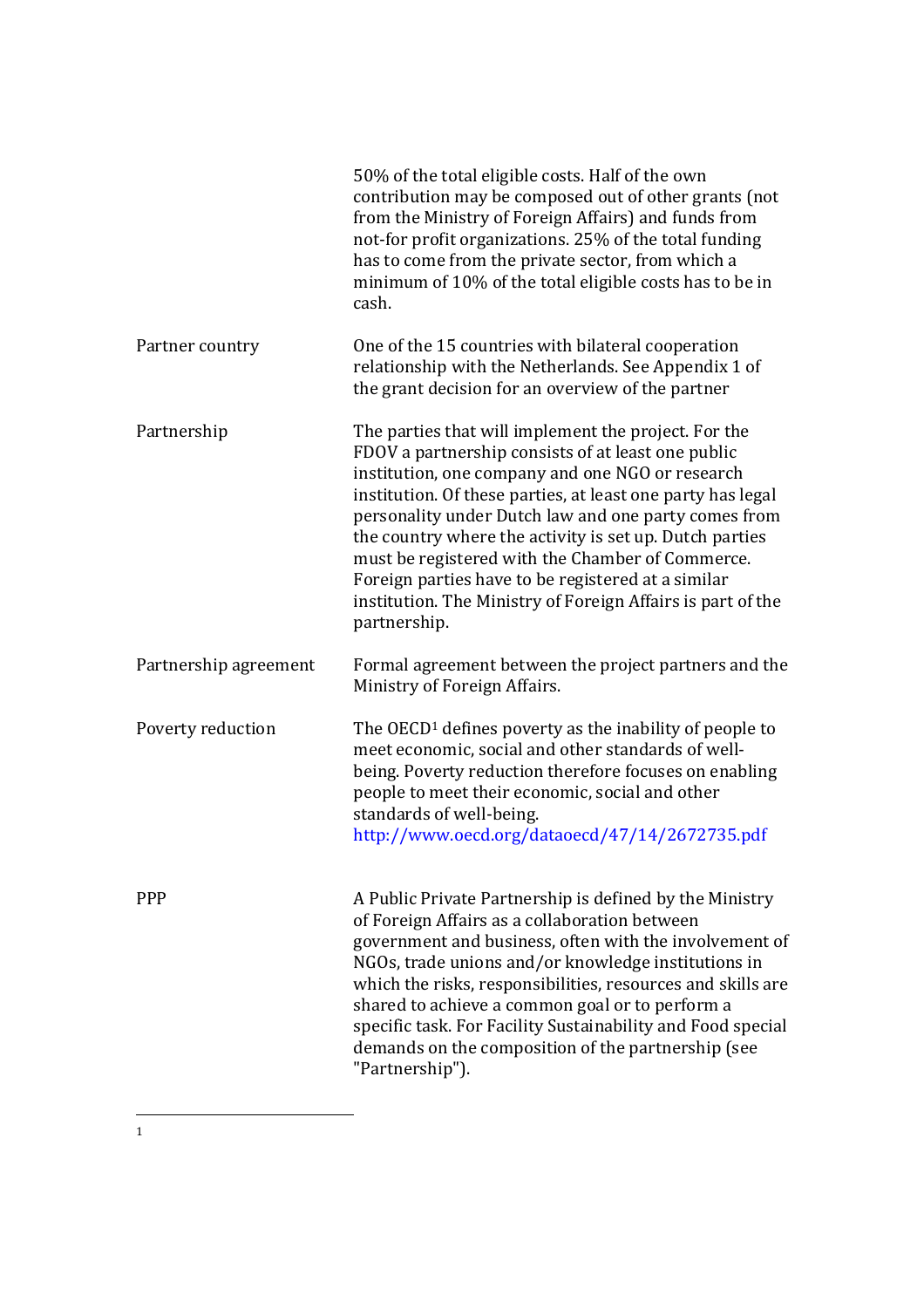| Private party    | See private sector                                                                                                                                                                                                                                                                                                                                                                                                            |
|------------------|-------------------------------------------------------------------------------------------------------------------------------------------------------------------------------------------------------------------------------------------------------------------------------------------------------------------------------------------------------------------------------------------------------------------------------|
| Private sector   | These are companies or enterprises. The rule of thumb<br>is that any entity that performs economic activities,<br>regardless of how it is financed, is considered as private<br>sector. An economic activity consists of offering goods<br>or services in a market economy. Even entities<br>performing economic activities on not-for-profit and<br>not for loss' basis may qualify as private sector in the<br>partnership. |
| Project          | All of the activities for which an application has been<br>submitted to the FDOV. The project consists of<br>investments in capital goods and technical assistance<br>and is described in the application form and the<br>associated project.                                                                                                                                                                                 |
| (Project) budget | The sum of eligible costs for the implementation of the<br>project for which the grant is requested to the FDOV.                                                                                                                                                                                                                                                                                                              |
| Project proposal | Attachment to the application in which the project is<br>described within a fixed mandatory model.                                                                                                                                                                                                                                                                                                                            |
| Proselytization  | attempts towards conversion of faith                                                                                                                                                                                                                                                                                                                                                                                          |
| Public body      | Whole of central and local government bodies (state,<br>county, municipal, or local variant of it). Also, semi-<br>government parties can participate in the partnership<br>as 'government'. It often involves agencies that carry<br>out statutory tasks or serve the public interest and are<br>financed from public funds. A knowledge institution is<br>not considered as a public institution.                           |
| Self management  | The extent to which the target group is able to solve<br>their own problems and are less dependent of aid. See<br>also sustainability.                                                                                                                                                                                                                                                                                        |
| Sustainability   | The (contribution to) sustainability of proposed<br>projects will be assessed on the basis of the FIETS-<br>criteria:<br>F (financial): The extent to which the projects are able<br>to proceed without funding from foreign donors;<br>I (institutional): The degree of embeddedness in local<br>institutional systems, procedures and policies and the                                                                      |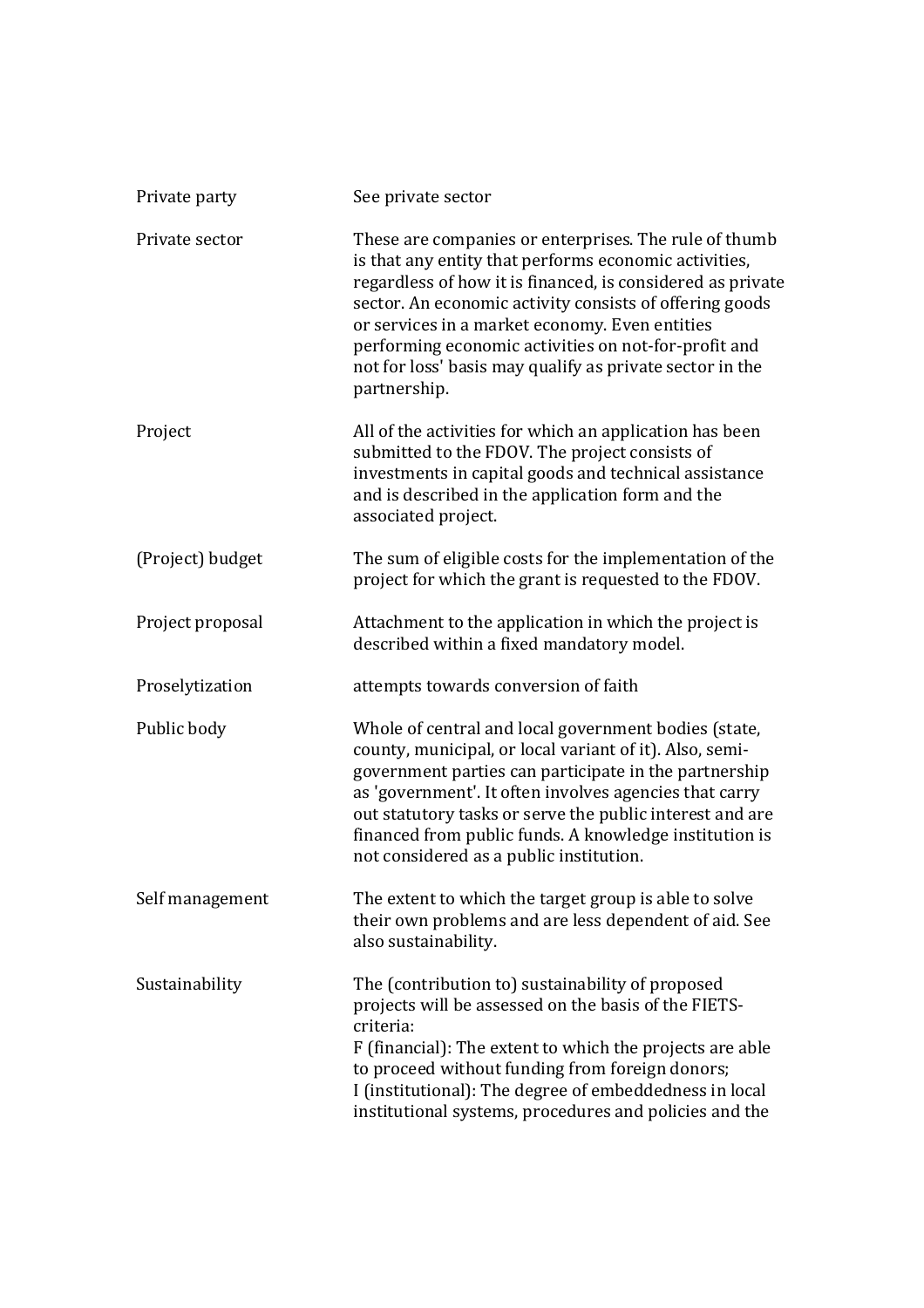|                      | capacity of local project partners and governments<br>(knowledge transfer);<br>E (ecological): The extent to which the projects<br>contribute to the long-term availability of natural<br>resources, climate smart agriculture, climate resilience<br>and a healthy environment;<br>T (technical): The extent to which the technologies are<br>linked to the local needs and conditions, are of good<br>quality and are affordable and operationally<br>sustainable.<br>S (social): The extent to which activities are socially and<br>culturally acceptable and generate positive results<br>(such as income growth, economic security and social<br>services) for the most vulnerable groups (e.g. women,<br>indigenous peoples.).<br>Projects should at minimum comply with the rules<br>relating to International Corporate Social Responsibility |
|----------------------|-------------------------------------------------------------------------------------------------------------------------------------------------------------------------------------------------------------------------------------------------------------------------------------------------------------------------------------------------------------------------------------------------------------------------------------------------------------------------------------------------------------------------------------------------------------------------------------------------------------------------------------------------------------------------------------------------------------------------------------------------------------------------------------------------------------------------------------------------------|
|                      | ((see OECD Guidelines for Multinational Enterprises,<br>2011 version)                                                                                                                                                                                                                                                                                                                                                                                                                                                                                                                                                                                                                                                                                                                                                                                 |
| Target group         | The specific group of people on which the activities<br>focus. E.g.: poor households, small farmers or<br>fishermen, vulnerable groups, local SMEs and local<br>officials.                                                                                                                                                                                                                                                                                                                                                                                                                                                                                                                                                                                                                                                                            |
| Technical assistance | TA includes activities such as project management,<br>training, certification, legal and architectural consulting<br>services. This is the part of the project that is not spent<br>on capital goods and other goods.                                                                                                                                                                                                                                                                                                                                                                                                                                                                                                                                                                                                                                 |
| Theory of change     | A methodology that allows long-term goals to be<br>defined with regards towards the optimal goal, after<br>which the necessary change is identified. Here the<br>assumptions and logic (causal relationships) between<br>results through time are described and an explanation<br>of proposed approach to the problem (the intervention)<br>is given.                                                                                                                                                                                                                                                                                                                                                                                                                                                                                                 |
| Track record         | Past performances of the applicant and its partners.                                                                                                                                                                                                                                                                                                                                                                                                                                                                                                                                                                                                                                                                                                                                                                                                  |
| Wage costs           | It concerns direct labour: Gross salary according salary<br>table associated with Collective Labour Agreements<br>(scale/step) or individual contract of employment,<br>vacation pay, not profit-related year-end bonus/13th<br>month. Employers expense included in direct labour<br>costs: Employers Part pension, unemployment                                                                                                                                                                                                                                                                                                                                                                                                                                                                                                                     |